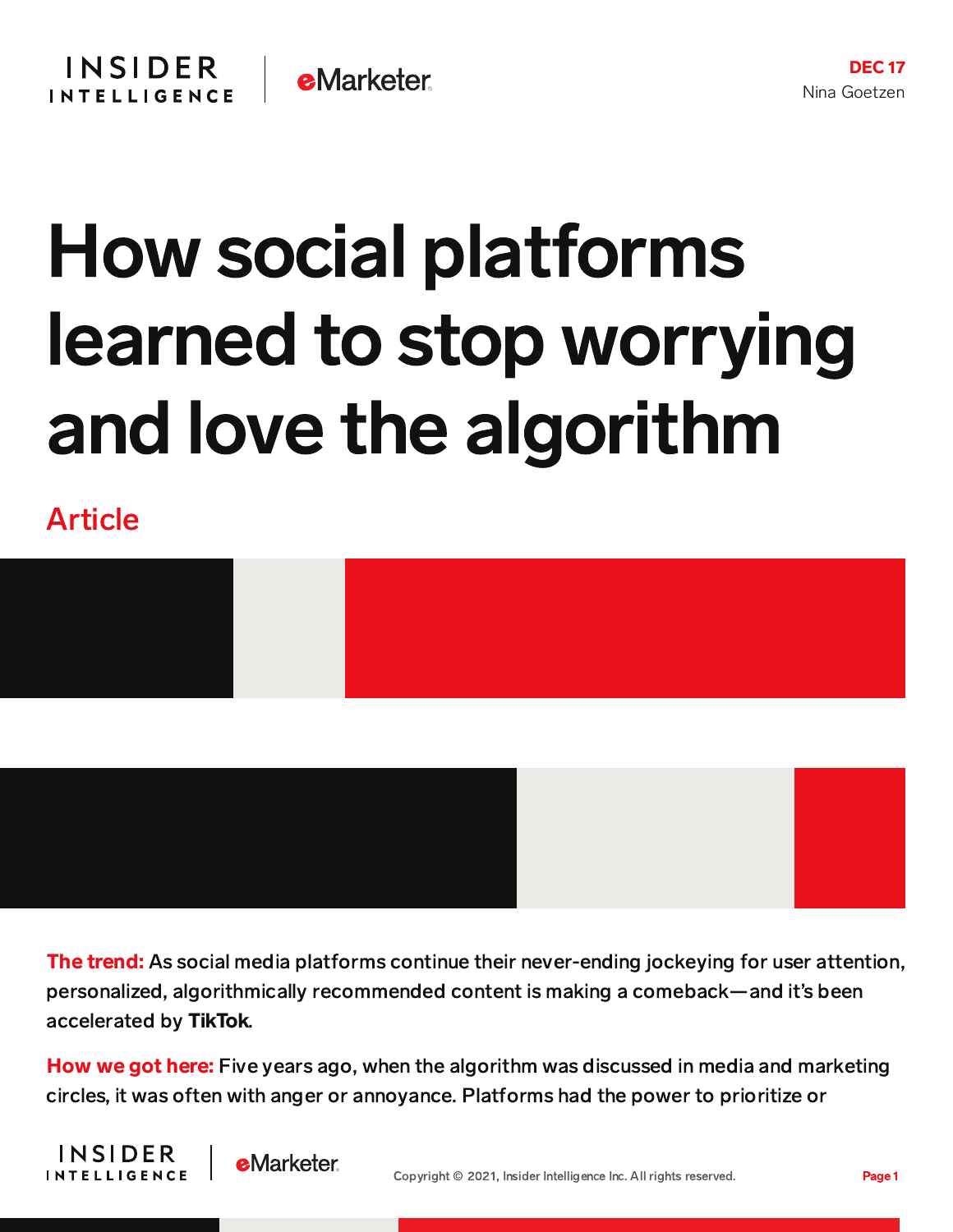deprioritize certain types of content, seemingly on a whim, and control entire revenue streams in the process.

In 2018, Facebook's announcement that it was tweaking its algorithm to show fewer publisher posts sent shock waves through the media industry. Meanwhile, YouTube's algorithm became a byword for radicalization and misinformation.

What changed? TikTok is arguably the first major social platform to prioritize algorithmically recommended posts over those from accounts that a user follows. Users can follow zero accounts and still have an endless feed of content to scroll through on the algorithm-driven "For You" page.

TikTok [explains](https://newsroom.tiktok.com/en-us/how-tiktok-recommends-videos-for-you) its algorithm uses interactions like comments and likes, video info like hashtags and captions, and device settings like language preferences to curate a user's feed.

That's a radical departure from the follower-driven model used by most social platforms and it has paid off. In late September, TikTok [hit](https://content-na1.emarketer.com/tiktok-hits-1-billion-monthly-users-unveils-new-customizable-marketing-tools-brand-partners) 1 billion monthly active users, reaching that milestone years ahead of other social platforms.

It's also been hugely successful in driving time spent on the app. We estimate that US TikTok users [spent](https://chart-na1.emarketer.com/c/T11520/social-networks-average-time-spent-by-users-us-by-platform-2019-2023-hrsmins-per-day-among-users-of-each-platform-1) 39 minutes a day on the platform in 2020—the highest time spent figure of any social network we measure—and will maintain its lead through 2023.



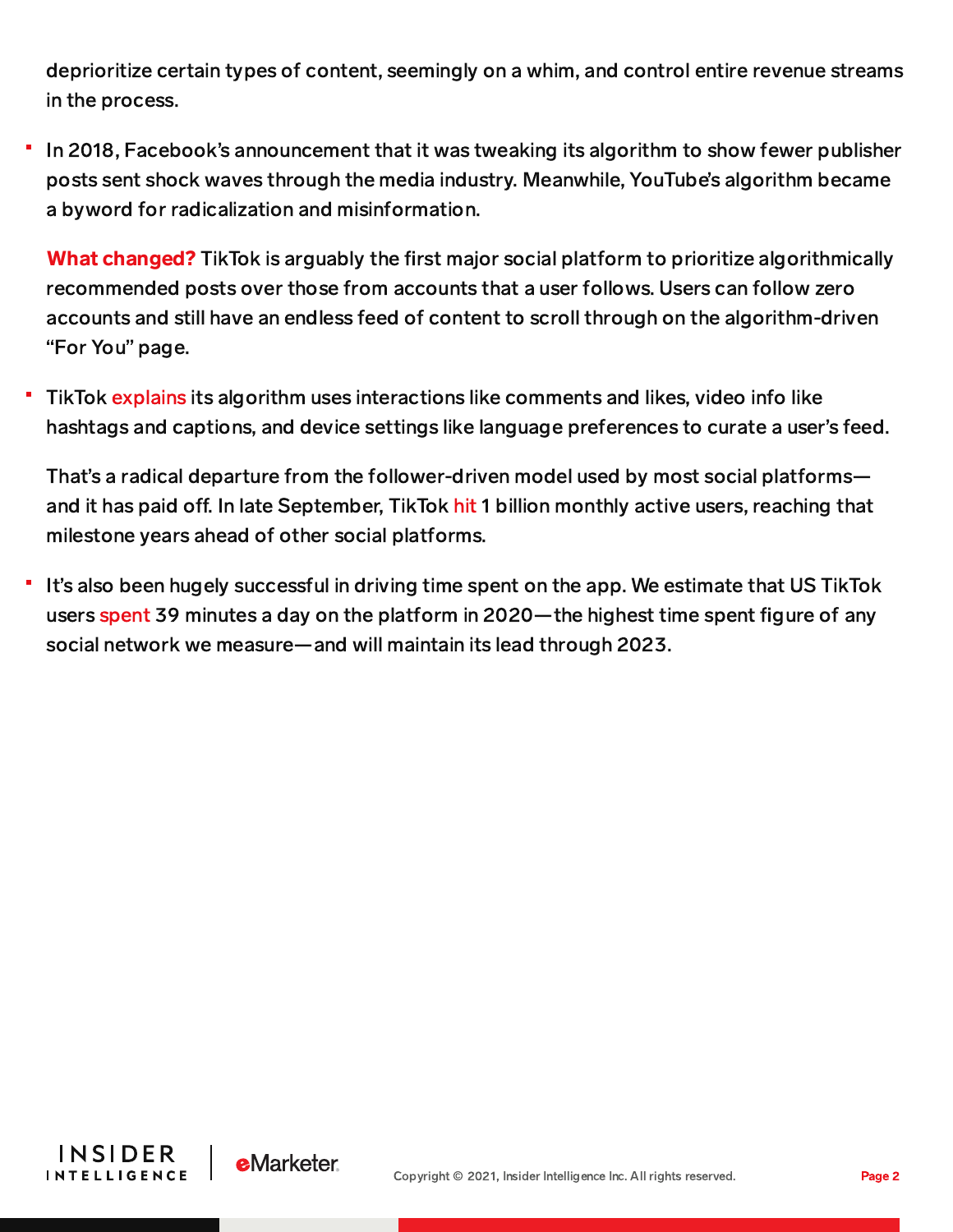## **Social Networks: Average Time Spent by Users in** the US, by Platform, 2019-2023

hrs: mins per day among users of each platform



Note: ages 18+ who use at least once per month; includes all time spent with each medium regardless of multitasking; includes all activities on social networks vig desktop/laptop computers and mobile devices, such as smartphones and tablets; includes watching video streamed through social networks Source: eMarketer, April 2021

T11520

**INSIDER** 

**INTELLIGENCE** 

**eMarketer** 

eMarketer | InsiderIntelligence.com

Why it matters: That success has led to other social platforms taking renewed interest in incorporating recommended content—and for TikTok parent ByteDance to take its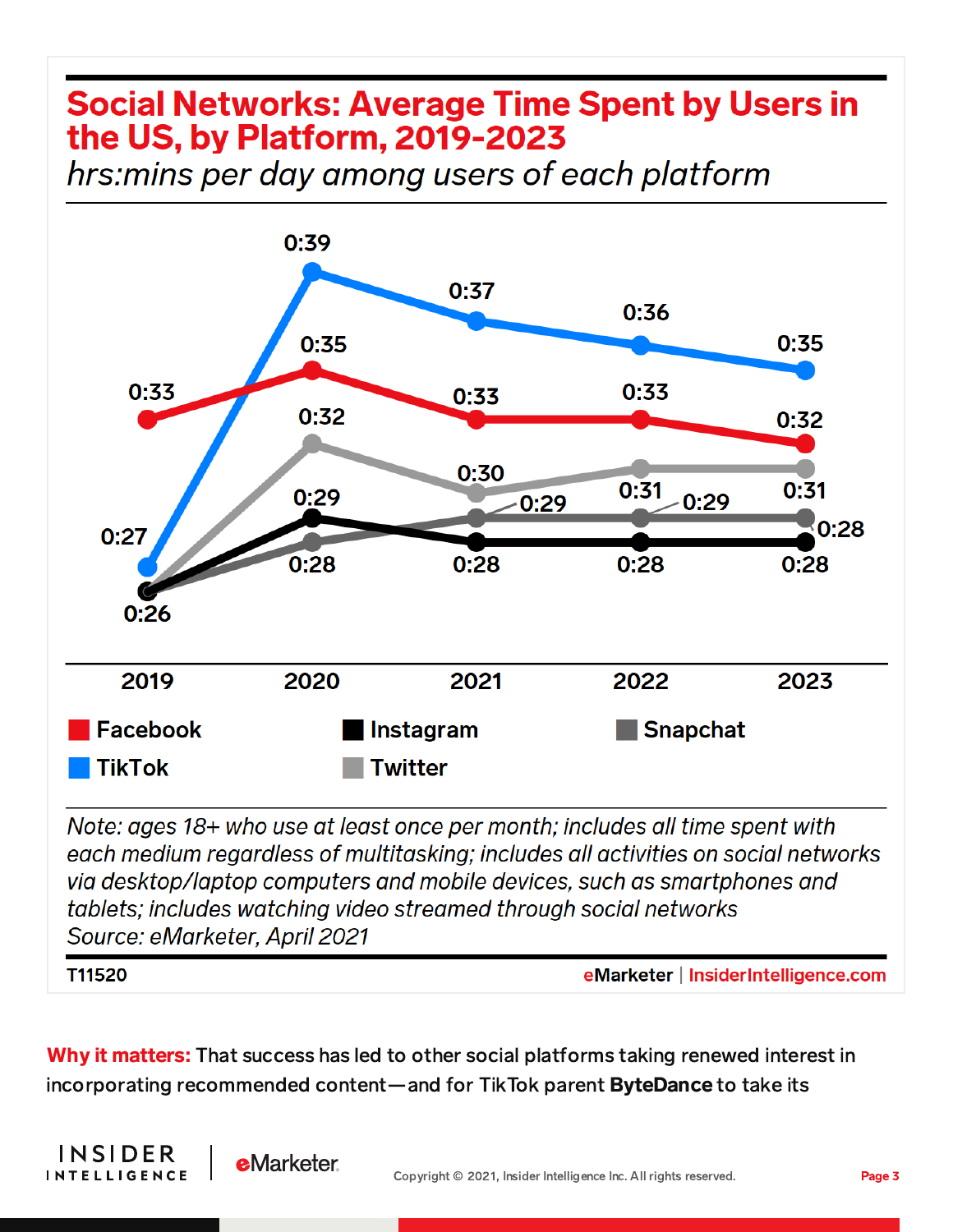algorithmic offerings off-platform.

**INSIDER** 

**INTELLIGENCE** 

**e**Marketer

- Instagram and Snapchat both rolled out their own TikTok competitors, Reels and Spotlight, respectively, complete with fully algorithm-driven feeds.
- **YouTube** engagement has been primarily driven by recommendations for a [while,](https://qz.com/1178125/youtubes-recommendations-drive-70-of-what-we-watch/) but in November it began [testing,](https://www.socialmediatoday.com/news/youtube-tests-opening-to-shorts-direct-for-users-that-regularly-engage-with/609433/) among select users, opening the app directly to its 100% algorithmic Shorts feed.
- In June, Instagram also began [adding](https://www.theverge.com/2021/6/23/22547045/instagram-suggested-posts-test-algorithm?scrolla=5eb6d68b7fedc32c19ef33b4) recommended content on its main feed by way of "Suggested Posts," meaning algorithmically recommended content is now present in all parts of the app.
- Twitter began [testing](https://www.socialmediatoday.com/news/twitter-tests-new-suggested-follows-listings-on-android/586522/) "Suggested Follows" in October of last year, and it also tested algorithm-driven content on the now-defunct [Fleets.](https://content-na1.emarketer.com/twitter-ups-algorithm-ante-with-recommended-fleets)

Meanwhile, ByteDance has been building on its algorithm's success off-platform.

In June, it [launched](https://content-na1.emarketer.com/bytedance-will-offer-brands-taste-of-tiktok-algorithm-its-newest-enterprise-offering) a new enterprise software as a service (Saas) division called BytePlus. One of BytePlus' offerings is a product called "Recommend," which lets businesses apply the algorithm that powers TikTok to other ventures—for example, to uncover user preferences and feed them new product suggestions.

What**'**s the catch? Some platforms—Facebook in particular—are still scaling back, likely due to immense criticism over how algorithms contribute to misinformation and political divisiveness.

- In April 2021, Facebook [rolled](https://content-na1.emarketer.com/facebook-wants-you-choose-what-you-see-if-you-want) out a host of new user controls, most notably the ability to switch to a reverse-chronological News Feed.
- Instagram also announced in December that it's working on bringing back "a version" of its chronological feed, [per](https://www.theverge.com/2021/12/8/22824609/instagram-chronological-feed-adam-mosseri) The Verge.
- Still, a reverse-chronological feed stops Facebook and Instagram from algorithmically selecting content from friends, Groups, or Pages that a user follows. But it won't stop them from algorithmically recommending new content, such as "Suggested for you" posts or "People you may know" carousels.

**The bottom line:** Despite lingering criticism on the potential negative consequences of personalized feeds, TikTok's success has cemented algorithms' position on social media as